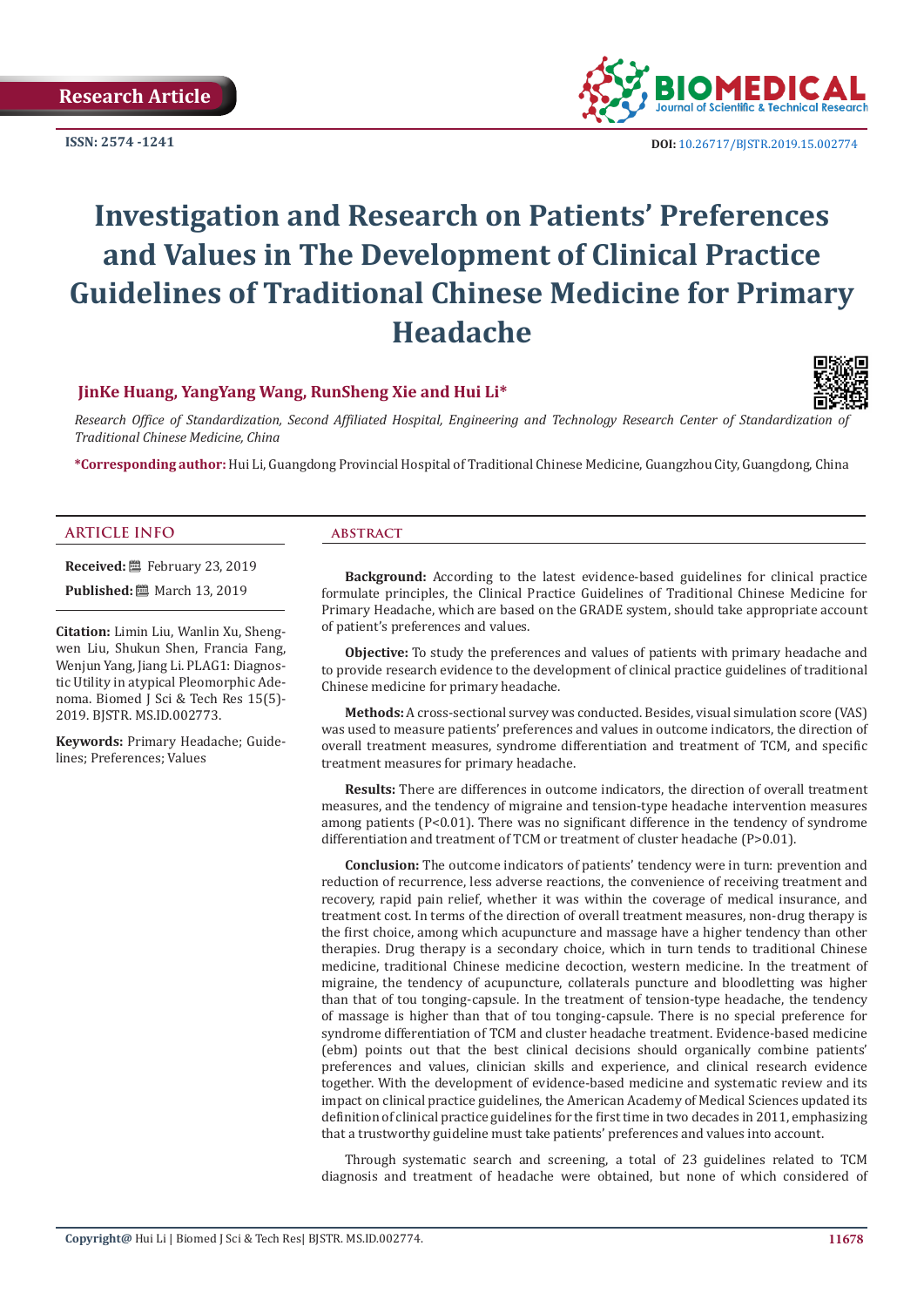patients' preferences and values. Clinical Diagnosis and Treatment Guide for TCM Internal Medicine (Headache) 2017 (registration number: IPGRP-2015CN005), which is recognized as China's first clinical practice guideline of traditional Chinese medicine included in the national clinical diagnosis and treatment guideline database (Ngc) of the United States, its formulation method is in strict accordance with the WHO guideline formulation principles [1-3]. The need to systematically investigate and study the preferences and values of headache patients to provide research evidence to assist in the formulation of the guideline is emphasized, which is one of the important features in it.

#### **Participants and Methods**

#### **Participants**

 Patients who have suffered from headache and have had at least one headache attack in the past year.

#### **Research Content**

**Basic Information About the Disease:** The questionnaire provides references for diagnosis and treatment of headache. The diagnosis includes headache types, clinical manifestation and differentiation. The name of specific Chinese herbal decoction and non-Chinese herbal decoction, efficacy, adverse reactions, quality of evidence, average cost and other information of specific treatment measures are provided in the treatment field. Evidence was collected through literature and systematic rating, and then the quality of evidence was obtained by GRADE recommendation. The average cost was estimated by combining the single treatment cost with that required during treatment period.

**Basic Information About the Survey Content:** The investigation contents include five aspects: patients 'basic situation, the outcome indicator of interest, the direction of the general therapeutic measures, treatment method to headache by differentiation of TCM and the specific therapeutic measures of primary headache. The basic information of patients includes six items: gender, current residence, age, ethnicity, education degree and headache in the past year. The outcome indicators mainly focus on seven items, including cure, prevention and reduction of recurrence, adverse reactions, convenience of treatment, rapid pain relief, cost and medical insurance. The direction of general therapeutic measures includes drug therapy and non-drug therapy. The TCM syndrome differentiation and treatment of headache includes nine items: wind-cold headache, wind-heat headache, rheumatism headache, hyperactivity of liver Yang, disturbance of phlegm and turbidity, stasis of blood and collaterals, deficiency of qi and blood, deficiency of liver and kidney Yin, stagnation of liver and qi. Specific treatments for primary headaches include three items such as migraine, tension headaches and cluster headaches.

# **Methods**

From May to August 2017, cross-sectional survey method was adopted to provide two-dimensional code of online questionnaire

for headache patients in outpatient department through questionnaire website (www.sojump.com). After scanning the code, the patients referred to the basic information of the disease provided by the questionnaire and filled in the questionnaire according to their own feelings and experience.

The basic information of the patients was collected in the forms of single choice, multiple choice and blank filling. There were 6 items in total. Through visual simulation score (VAS), the tendency of outcome indicators concerned by patients, the orientation of overall treatment measures, the tendency of TCM syndrome differentiation for headache treatment, and the tendency of specific treatment measures for primary headache were measured, with a total of 21 items. In which scoring (1-9) of the outcome indicator, 1 point means thar it is completely inconsequential, and 9 points means that itis very important. Scoring of the direction of overall treatment measures, TCM syndrome differentiation for headache, and specific treatment measures for primary headache (1-9), 1 points for not using, and 9 points for definitely using.

#### **Statistical Methods**

Use Excel software for data entry and SPSS20.0 software for data analysis. Covariance analysis was also employed for it using of P < 0.01 for differences, which was statistically significant.

#### **Results**

#### **Status of The Questionnaire**

There were total 217 participants in the survey. The age was from 17 to 82, including 72 men, 145 women.79 of them received college or secondary education and below and 138 with bachelor degree and above.

#### **Outcome Indicators**

The influence of gender, age and educational level factors was controlled by covariance analysis method, and the results shows that there was a significant difference in the tendency of patients to outcome index (P<0.01), as shown in Table 1. a represents the correction mean after the control covariance, the rest of the table is the same.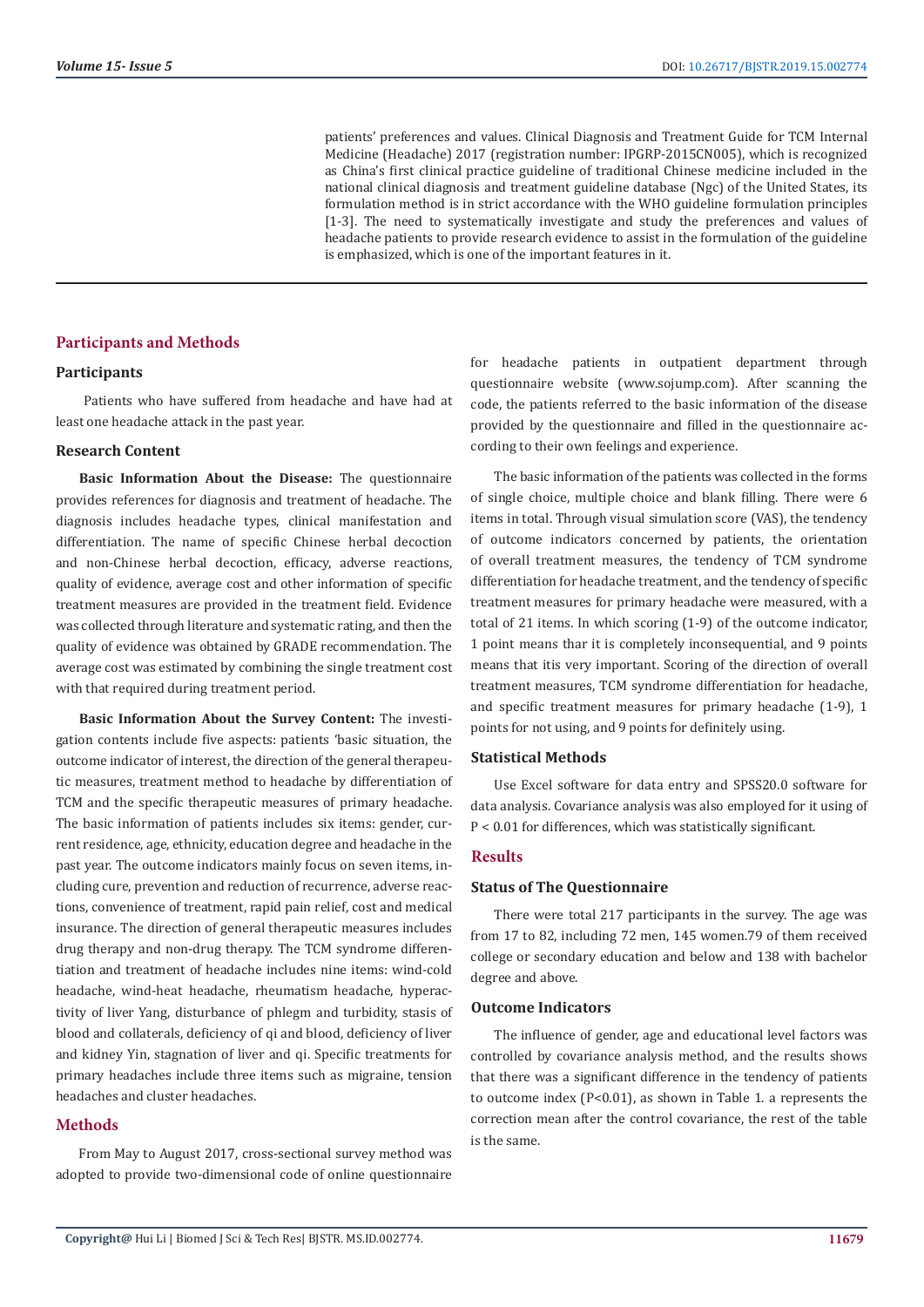**Table 1:** Tendency of outcome indicators.

| <b>Serial Number</b> | <b>Items</b>                            | Average              | 95% Confidence Interval | P       |        |
|----------------------|-----------------------------------------|----------------------|-------------------------|---------|--------|
|                      |                                         |                      | Lower                   | Ceiling |        |
|                      | Prevention and reduction of recurrence  | 8.288 <sup>a</sup>   | 7.854                   | 8.721   | P<0.01 |
| C                    | Less adverse reactions                  | $8.175$ <sup>a</sup> | 7.742                   | 8.608   |        |
|                      | Cure                                    | 8.150 <sup>a</sup>   | 7.717                   | 8.583   |        |
| 4                    | Ease of access to treatment             | 7.587 <sup>a</sup>   | 7.154                   | 8.021   |        |
|                      | Quick pain relief                       | 7.163a               | 6.729                   | 7.596   |        |
| $\mathsf{h}$         | Whether Within the coverage of Medicare | 5.988 <sup>a</sup>   | 5.554                   | 6.421   |        |
|                      | Cost of treatment                       | 5.838 <sup>a</sup>   | 5.404                   | 6.271   |        |

# **Direction of The Overall Treatment Measures**

After eliminating the influence factors by covariance analysis, such as gender, age and educational level,the result shows that there is a difference in the direction tendency of the patients to the overall treatment measures (P<0.01), as shown in Table 2. 2.4

TCM syndrome Differentiation and treatment After eliminating the influence factors by covariance analysis, such as gender, age and educational level,the result shows that there is no significant difference in the syndromes and decoction tendency of TCM syndrome differentiation in patients with headache (P>0.01), as shown in Table 3.

**Table 2:** Direction of overall treatment measures.

| <b>Serial Number</b> | <b>Items</b>     |                               | Average              | 95% Confidence Interval |       |              |          |
|----------------------|------------------|-------------------------------|----------------------|-------------------------|-------|--------------|----------|
|                      |                  |                               | Lower                | Ceiling                 |       | $\mathbf{P}$ |          |
|                      |                  | Massage                       | $7.275^{\circ}$      | 6.755                   | 7.795 |              |          |
| и                    | Non-drug therapy | Acupuncture                   | 6.562a               | 6.043                   | 7.082 | P < 0.01     |          |
|                      |                  | Other                         | 5.325a               | 4.805                   | 5.845 |              |          |
|                      |                  | Proprietary chinese medicines | 7.187a               | 6.661                   | 7.714 |              | P < 0.01 |
| 2                    | Drug therapy     | herbs                         | $5.662$ <sup>a</sup> | 5.136                   | 6.189 |              |          |
|                      |                  | Western                       | 5.125a               | 4.598                   | 5.652 | P < 0.01     |          |

**Table 3:** Tendency of TCM syndrome Differentiation and treatment.

| <b>Serial Number</b> |                                                             |                    | 95% Confidence Interval |         | P        |
|----------------------|-------------------------------------------------------------|--------------------|-------------------------|---------|----------|
|                      | <b>Items</b>                                                | Average            | Lower                   | Ceiling |          |
| 1                    | Wind chill Headache: Chuanxiong Chatiao San                 | 5.200              |                         |         |          |
| 2                    | Wind Fever headache: Xiongzhi shigao Decoction              | 5.288              |                         |         |          |
| 3                    | Rheumatism Headache: Qianghuo Shengshi Decoction            | 5.788              |                         |         |          |
| 4                    | Hyperactivity of liver Yang: Gastrodia and Uncaria Beverage | 5.900              |                         |         |          |
| 5                    | Phlegm-turbidity disturbing: Banxia Baizhu Tianma Decoction | 6.050              |                         |         |          |
|                      | Blood Stasis Syndrome: Tongqiao Huoxue Decoction            | 5.725a             | 5.208                   | 6.242   |          |
| 6                    | Blood Stasis Syndrome: Xuefu Zhuyu Decoction                | 5.462 <sup>a</sup> | 4.945                   | 5.980   | P > 0.01 |
| 7                    | Deficiency of Qi and Blood: Si-Wu-Tang                      | 6.300              |                         |         |          |
| 8                    | Yin Deficiency of Liver and Kidney: Yuan and Sleep          | 5.313              |                         |         |          |
| 9                    | Liver Depression Symptom: Hemilateral Headache Decoction    | 5.625              |                         |         |          |

# **Primary Headache**

**Migraine:** After eliminating the influence factors by covariance analysis, such as gender, age and educational level, the results shows that there are some differences in the tendency of patients to different interventions (P<0.01) in the treatment of migraine,

as shown in Table 4. 2.5.2 Tension -Type Headache After using covariance to control the influence of gender, age and educational level factors, the results shows that there are differences in the tendency of patients to different intervention measures in the treatment of tension-type headache (P<0.01), as shown in Table 5.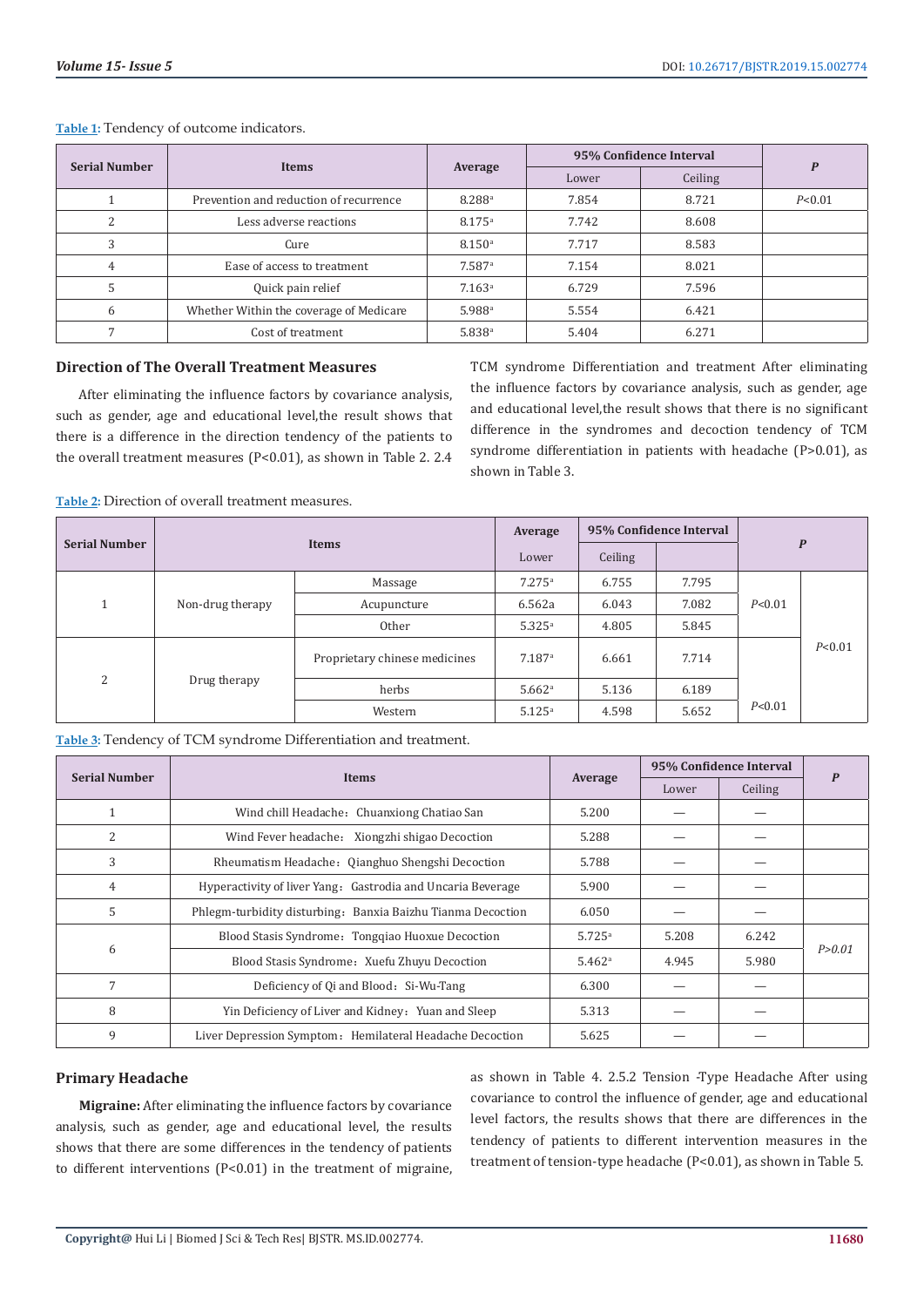| <b>Serial Number</b> | <b>Items</b>                 | Average              | 95% Confidence Interval |         | $\boldsymbol{P}$ |
|----------------------|------------------------------|----------------------|-------------------------|---------|------------------|
|                      |                              |                      | Lower                   | Ceiling |                  |
|                      | Acupuncture                  | 5.875a               | 5.346                   | 6.404   |                  |
| 2                    | Collateral-puncture-bleeding | $5.875^{\circ}$      | 5.346                   | 6.404   |                  |
| 3                    | Yangxue Qingnao Granula      | $5.287$ <sup>a</sup> | 4.759                   | 5.816   |                  |
| $\overline{4}$       | Chuanxiong Chatiao San       | $5.275^{\circ}$      | 4.746                   | 5.804   |                  |
| 5                    | Xuefu Zhuyu Decoction        | $5.150$ <sup>a</sup> | 4.621                   | 5.679   | P < 0.01         |
| 6                    | Toutongning                  | $4.962$ <sup>a</sup> | 4.434                   | 5.491   |                  |
| $\overline{7}$       | Duliang Capsule              | $4.825^{\circ}$      | 4.296                   | 5.354   |                  |
| 8                    | Tianshu Capsule              | 4.600 <sup>a</sup>   | 4.071                   | 5.129   |                  |

**Table 4:** Tendency of migraine intervention measures.

**Table 5:** Tendency of stress-type headache intervention.

|                      |                         | Average              | 95% Confidence Interval | D       |          |
|----------------------|-------------------------|----------------------|-------------------------|---------|----------|
| <b>Serial Number</b> | Items                   |                      | Lower                   | Ceiling |          |
|                      | Massage                 | $6.462^{\rm a}$      | 5.919                   | 7.006   |          |
| ∍                    | Acupuncture             | $5.737$ <sup>a</sup> | 5.194                   | 6.281   |          |
|                      | Yangxue Qingnao Granula | $5.262$ <sup>a</sup> | 4.719                   | 5.806   | P < 0.01 |
| 4                    | Toutongning             | $5.050$ <sup>a</sup> | 4.506                   | 5.594   |          |
|                      | Acupoint Injection      | 4.813 <sup>a</sup>   | 4.269                   | 5.356   |          |

**Cluster Headache:** After eliminating the influence factors by covariance analysis, such as gender, age and educational level, the results show that there is no significant difference in the tendency

of patients to different intervention measures in the treatment of cluster headache (P>0.01), as shown in Table 6.

**Table 6:** Tendency of cluster headache intervention.

| <b>Serial Number</b> | Items               |                    | 95% Confidence Interval |         |          |
|----------------------|---------------------|--------------------|-------------------------|---------|----------|
|                      |                     | Average            | Lower                   | Ceiling |          |
|                      | Acupuncture         | 5.800a             | 5.240                   | 6.360   |          |
| ∼                    | Gastrodin Injection | $4.925^{\rm a}$    | 4.365                   | 5.485   | P > 0.01 |
|                      | Toutongning         | 4.850 <sup>a</sup> | 4.290                   | 5.410   |          |

# **Conclusion**

The attention of patients to the outcome index is to prevent and reduce recurrence, less adverse reactions, cure, ease of treatment, rapid pain relief, whether it is within the scope of medical insurance, treatment costs. In the direction of the overall treatment measures to choose, they preferred non-drug therapy, which in turn tends to choose massage, acupuncture, other, drug therapy as a secondary choice, which in turn tends to choose proprietary Chinese medicine, Chinese herbal decoction, Western medicine. Patients have no special preference for TCM syndrome differentiation and treatment tendency of headache. In the treatment of migraine, patients tend to Acupuncture, Collateral-puncture-bleeding, Yangxue Qingnao Granula, Chuanxiong Chatiao San, Xuefu Zhuyu Decoction, Toutongning, Duliang Capsule, Tianshu Capsule. In order to treat tension-type headache, patients tend to massage, acupuncture, Yangxue Qingnao Granula, Toutongning, Acupoint Injection. There was no significant difference in the tendency of different intervention measures in the treatment of cluster headache.

# **Discussion**

# **Analysis of The Reasons for Patients' Preference and Values**

Some scholars define patient preferences and values as follow: The patient's view of health and life, priorities, beliefs, expectations, values, and goals, as well as the process by which individuals consider the potential benefits, hazards, costs, and inconveniences of one treatment plan compared to another [4]. Headache patients ' preference and values the results showed that patients are highly concerned about the therapeutic effect of headache, which may be related to the high incidence of headache [5]and great harm [6]. When there are two or more effective treatment options for different types of hazards and benefits, patients attach more importance to harm than to the benefits [7]. Therefore, patients pay close attention to the adverse reactions of treatment, and generally prefer to choose non-drug therapies such as massage or acupuncture, which are non-invasive and have little side effects. Patients are not concerned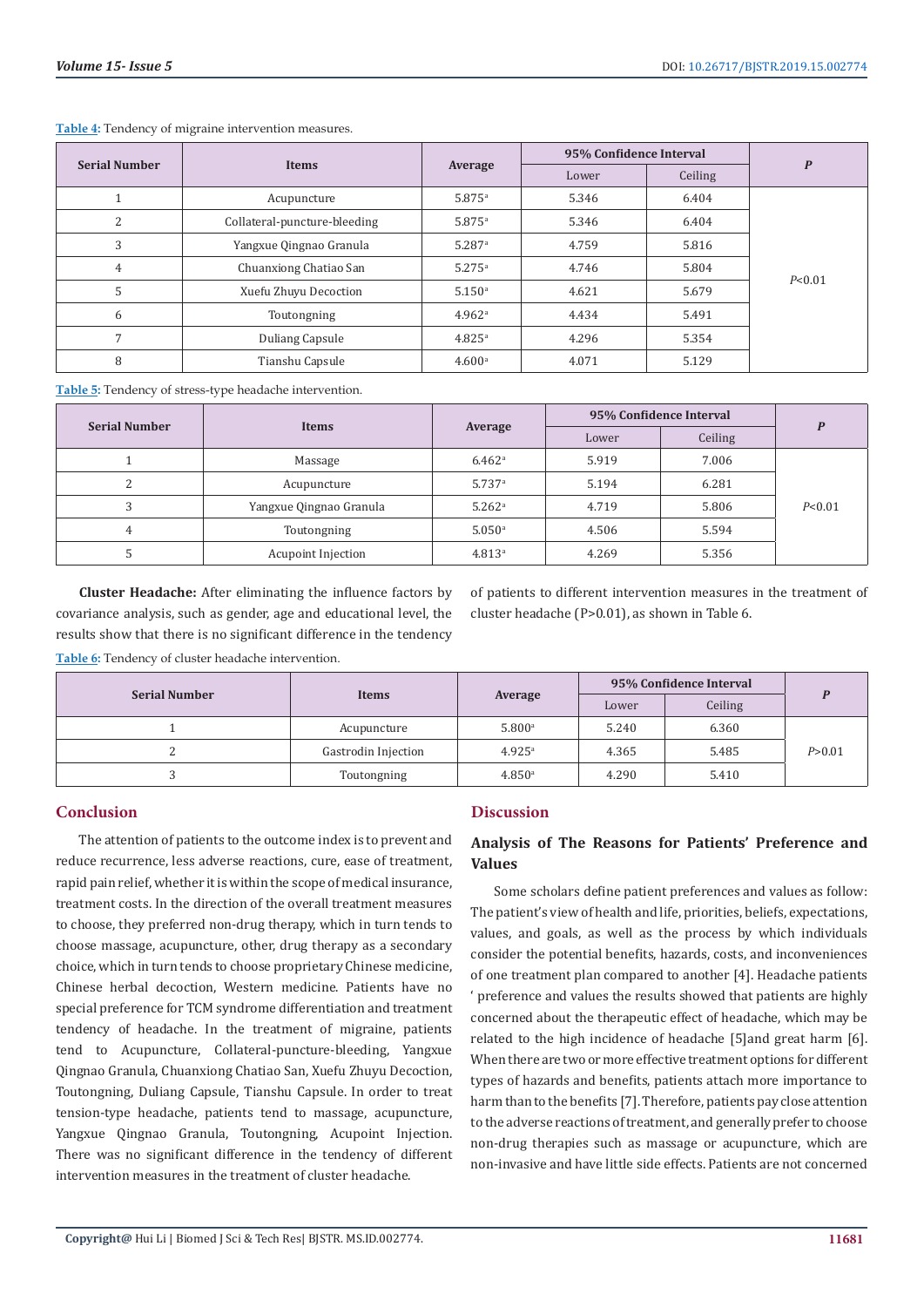about the cost of treatment for headaches, which may be related to the low medical costs required to treat headaches.

# **Impact of Patient Preferences and Values on The Development of Clinical Practice Guidelines for Headaches**

Evidence-based medicine is a medical practice process that follows evidence, emphasizing that patients ' preferences and values must be fully taken into account in medical decision-making [8]. Clinical Diagnosis And Treatment Guide for TCM Internal Medicine (Headache) 2017 follows the latest evidence-based guidelines to develop basic principles, combining evidence-based evidence, expert consensus opinions, and patient preferences and values to form final recommendations.In terms of migraine and tension-type headaches, even though the quality of the evidence is not high, recommendations referring to the patient's preferences and value are made ,as shown in Table 7.

| Table 7: Tecommendations for the guidelines on migraines and tension-type headaches. |  |  |  |
|--------------------------------------------------------------------------------------|--|--|--|
|--------------------------------------------------------------------------------------|--|--|--|

| <b>Serial Number</b> | <b>Type of Headache</b> | <b>Therapeutic Measures</b> | <b>Quality of Evidence</b> | <b>Tendency</b> | <b>Recommendations</b> |
|----------------------|-------------------------|-----------------------------|----------------------------|-----------------|------------------------|
|                      | Migraine                | Acupuncture                 | Low                        | High            | Strong recommendation  |
|                      |                         | Toutongning                 | Low                        | Low             | Weak recommendation    |
|                      | Tension headache        | Massage                     | Medium                     | High            | Strong recommendation  |
|                      |                         | Medium<br>Acupuncture       |                            | High            | Strong recommendation  |
|                      |                         | Toutongning                 | Low                        | Low             | Weak recommendation    |

#### **Prospects and Shortcomings**

 At present, the development of clinical guidelines in China rarely take the preferences and values of patients into account, which seriously affects the compliance of patients receiving treatment and the effectiveness of clinical treatment [9]. Most of the preferences and values of medical staff and patients tend to be the same, but sometimes there are differences [10]. As is shown in the survey, patients 'tendency to treatment cost is much lower than the expected results of medical investigators. As patients who experience the pain and treatment of diseases, they often have more to say in the choice of disease-related diagnosis and treatment. Clinical Diagnosis and Treatment Guide for TCM Internal Medicine (Headache) 2017 as the first clinical Practice guide of TCM combined with patients' preferences and values, the final recommendation of its formation is of great significance to the improvement of clinical curative effect.

 In addition, we can also gradually try to carry out doctorpatient joint decision-making, doctor-patient common cases and other forms to improve patients' participation in the process of disease diagnosis and treatment, so as to further improve patients' compliance and the effectiveness of clinical treatment. There are still shortcomings in this study:

- a) Use cross-sectional network survey methods, lacking randomized controlled objective rigor
- b) The inclusion of survey subjects lack of strict diagnostic criteria and exclusion criteria

c) The number of cases in which patients are collected to be investigated can be wider.

#### **References**

- 1. [Sackett D, Straus S, Richardson W \(2000\) Evidence-based medicine. How](https://trove.nla.gov.au/work/38685442?selectedversion=NBD21025729) [to practice and teach EBM 2 ed. Edinburgh: Churchill Livingstone, UK.](https://trove.nla.gov.au/work/38685442?selectedversion=NBD21025729)
- 2. [\(2011\) IOM \(Institute of Medicine\). Clinical Practice Guidelines We Can](http://data.care-statement.org/wp-content/uploads/2016/12/IOMGuidelines-2013-1.pdf) [Trust. The National Academies Press, Washington, DC, USA.](http://data.care-statement.org/wp-content/uploads/2016/12/IOMGuidelines-2013-1.pdf)
- 3. [Yang Ke hu \(2014\) WHO Handbook for Guideline Development. Lanzhou](https://apps.who.int/iris/bitstream/handle/10665/75146/9789241548441_eng.pdf?sequence=1) [University Press, Lanzhou, China.](https://apps.who.int/iris/bitstream/handle/10665/75146/9789241548441_eng.pdf?sequence=1)
- 4. Guyatt G H, Rennie D, Maureen O Meade, Deborah J Cook (2001) Users guide to the medical literature: essentials of evidence-based clinical practice. American Medical Association, p. 18-21.
- 5. [Stovner L, Hagen K, Jensen R, Katsarava Z, Lipton R, et al. \(2007\) The](https://www.ncbi.nlm.nih.gov/pubmed/17381554) [global burden of headache: A documentation of headache prevalence](https://www.ncbi.nlm.nih.gov/pubmed/17381554) [and disability worldwide. Cephalalgia: an international journal of](https://www.ncbi.nlm.nih.gov/pubmed/17381554) [headache 27\(3\): 193-210.](https://www.ncbi.nlm.nih.gov/pubmed/17381554)
- 6. [Yu S, Liu R, Zhao G, Xiaosu Yang, Xiangyang Qiao, et al. \(2012\) The](https://onlinelibrary.wiley.com/doi/abs/10.1111/j.1526-4610.2011.02061.x) [prevalence and burden of primary headaches in china: A population](https://onlinelibrary.wiley.com/doi/abs/10.1111/j.1526-4610.2011.02061.x)[based door-to-door survey. Headache 52\(4\): 582-591.](https://onlinelibrary.wiley.com/doi/abs/10.1111/j.1526-4610.2011.02061.x)
- 7. [Bergus GR, Levin IP, Elstein AS \(2002\) Presenting risks and benefits to](https://www.ncbi.nlm.nih.gov/pmc/articles/PMC1495093/) [patients. J Gen Intern Med 17\(8\): 612-617.](https://www.ncbi.nlm.nih.gov/pmc/articles/PMC1495093/)
- 8. Strauss SE (2005) Evidence-Based Medicine: how to practice and teach. Churchill Livingstone, UK, pp. 819-825.
- 9. [Adamson SJ, Bland JM, Hay EM \(2008\) Patients'preferences within](https://www.bmj.com/content/337/bmj.a1864) [randomised trials: systematic review and patient level meta-analysis.](https://www.bmj.com/content/337/bmj.a1864) [BMJ 337: a1864.](https://www.bmj.com/content/337/bmj.a1864)
- 10. Xie Ran, Chen Yao-long, Chen Hao, Wang Qi, Zhai Suo-di, Zhao Rongsheng, et al. (2015) Research methods of patients'values and preferences in the development of evidence-based guidelines. Chinese Journal of Evidence-based Mdeicine 15(05): 586-591.